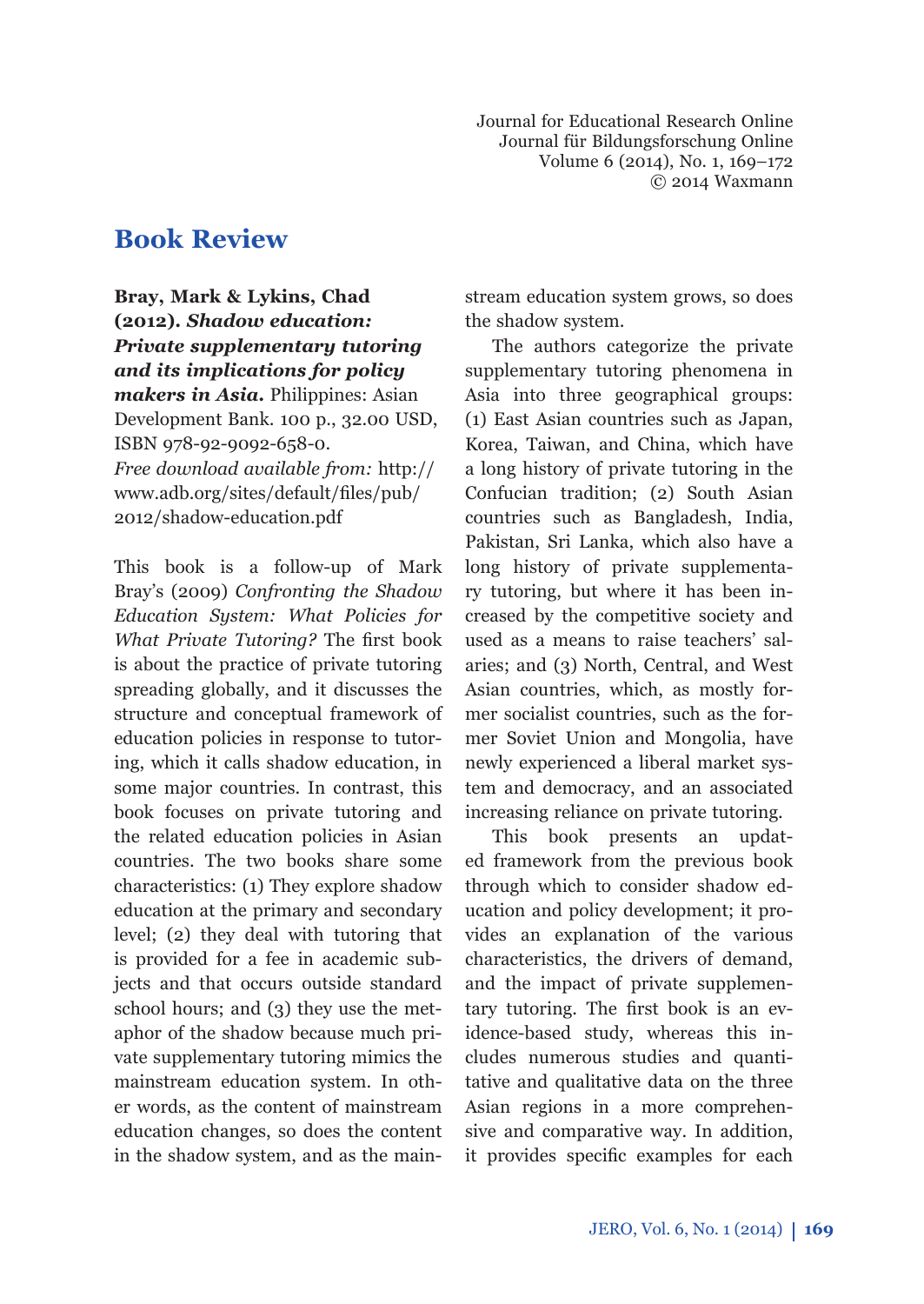#### Book Review

country in a readily digestible manner, so that readers can easily understand each country's circumstances. Importantly, the authors clearly demonstrate that shadow education has both advantages and disadvantages, and suggest how education policymakers and administrators can maximize the positives and limit the negatives.

The book's four chapters cover topics such as mapping the landscape, demand and supply, the impact of shadow education, and the implications for policy makers. In the first chapter, the authors provide information about each country, such as enrollment rates, intensity, difference by students' backgrounds, curriculum, and mode of delivery. This helps the reader understand the nature and intensity of shadow education in each context. The second chapter explores the increase in demand for shadow education, which the authors argue has been created by providers. This has been a common way to explain the shadow education phenomenon in South Korea, and the authors note that the industry has expanded rapidly in South Korea, causing providers to adopt various strategies to stimulate demands that will help ensure their survival amidst heated competition (Lee et al., 2002; Ryu et al., 2009). Private supplementary tutoring in South Korea is not for the purposes of preparing for the school year during the summer break, as mentioned in this book. Rather, it is about learning covered at least one or two years later in school. This is possible because of the air of anxiety among students and parents that the providers of shadow education have created, which is so pervasive that

its influence extends even to the primary school level (Kim & Namkung, 2012).

The authors argue that the negatives of shadow education outweigh the positives, when considering academic achievement, broader skills and values, efficiency and equality, and social cohesion. Without data that assess the effect of shadow education scientifically, parents can only search out private tutoring institutions, which they hope help their children achieve academically, and continue to invest in this sector.

In the discussion of policy implications, the authors argue that the private supplementary tutoring industry has become too large to ignore, and now it is important to prevent its spread. They suggest that this might happen when policymakers are equipped with national quantitative and qualitative data on shadow education and take a number of subsequent steps, including: examining the educational selection system, improving curricula, introducing various technologies, such as educational broadcasting, instructional videos and on-line instruction, reinforcing regulation of the shadow education industry, and building a partnership with private supplementary tutoring service providers.

In addition to the authors' suggestions, there are three that warrant some attention: the establishment of a panel data system, the improvement of the quality of school education, and the assessment of the impact of political measures against private tutoring.

First, a panel database has to be established. This book has a section that presents details of how to establish a national database that includes the production, consumption, and effect of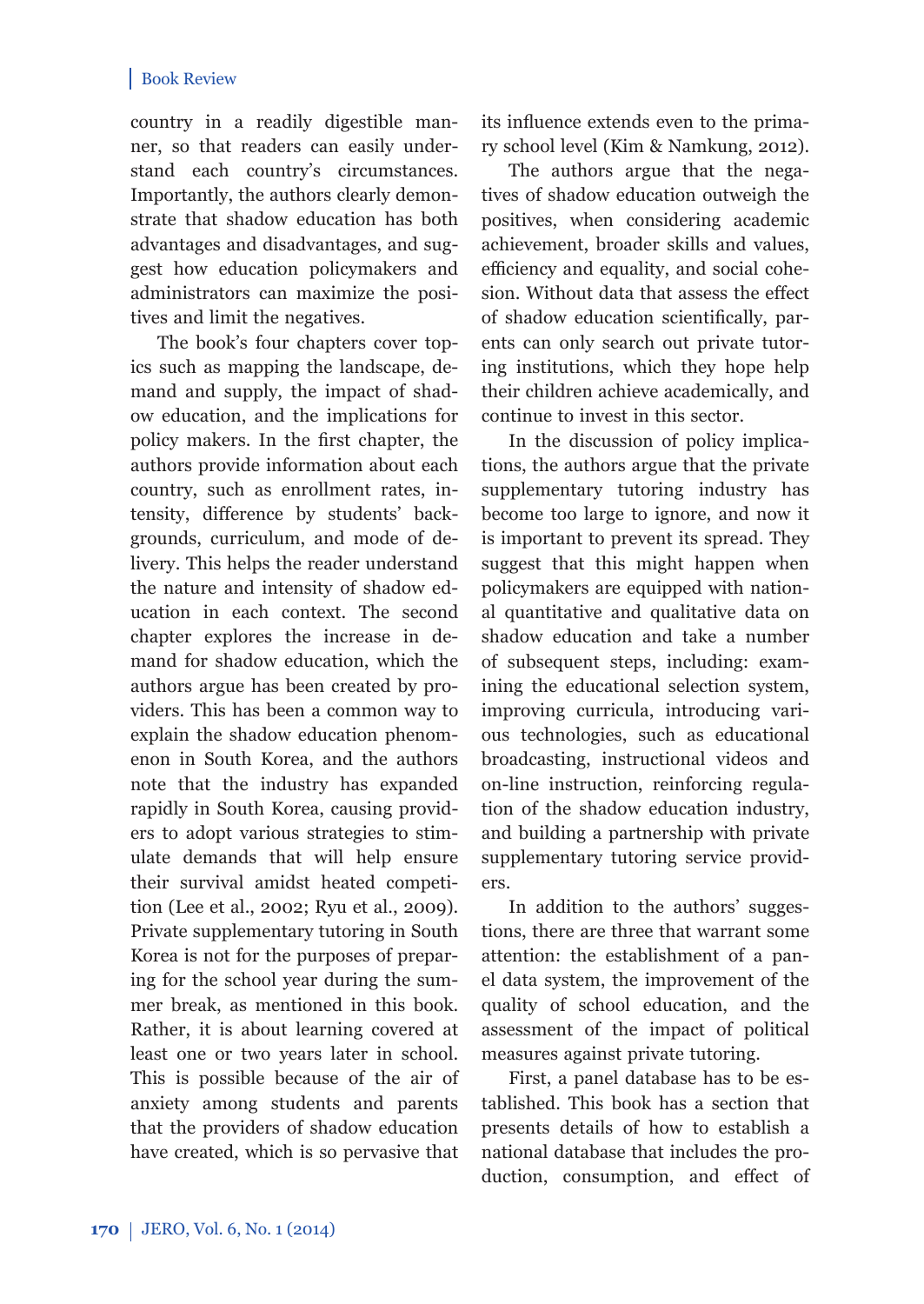shadow education. With such a database, policymakers would be better informed about the private tutoring industry. In addition to the topics suggested by the authors for the database, panel data on the effect of shadow education would facilitate the assessment of this industry. The data from the national college entrance exams or on academic achievement are not sufficient for an in-depth analysis of the shadow education phenomena since they are cross-sectional and often do not offer background information on students. Therefore, this would be an accurate and simple way to establish a separate panel database and link it to national data of student achievement. In particular, for the analysis of the various types of shadow education and their quality and effects, it is important to have details of students' backgrounds and to trace their academic achievement longitudinally (Kim, Kim, & Park, 2007).

Second, the improvement of the quality of education in public schools, which is a broader concept than the curricular improvement suggested by the authors, is a key to mitigating the shadow education syndrome in many Asian countries. When public education meets the needs of students and parents, the private tutoring industry is most likely to diminish (Park, 2008; Kim, Lee, & Park, 2008; Kim et al., 2009). Strong education policies on shadow education alone would not be effective unless public schooling itself changes. In this regard, the book could have been improved if the authors had suggested some education policy implications that stress the improvement of public education.

Third, it is important to examine the impact of policy measures against private tutoring. The authors review various education policies in response to private supplementary tutoring, taking South Korea as an example. They point out that some education policies have increased the demand for private tutoring in the short- or long-term, contrary to the intention of policy makers. Therefore, it is crucial to examine the various factors that may create new demand for private tutoring when enacting education policies against private tutoring so that these new policies are effective. It is also important to assess continually the impact of policies on private tutoring so that factors that increase the demand can quickly be identified and eliminated. Only then might there eventually be a curb to the excessive private tutoring phenomena in Asia (Kim et al., 2011). In Korea, researchers are currently analyzing how the new high school and university entrance system may influence the private tutoring industry.

Even without discussion of these three important areas, this book makes an important contribution to the study of shadow education. It answers four major questions: (1) What is the scope and diversity of shadow education in Asia? (2) Why do Asian people pursue private tutoring and why is the industry growing? (3) What is the impact of shadow education? And (4) what are the factors that policymakers need to consider when they enact policies regarding private tutoring? This book is essential for researchers and educational policymakers concerned with the causes and impacts of private tutoring